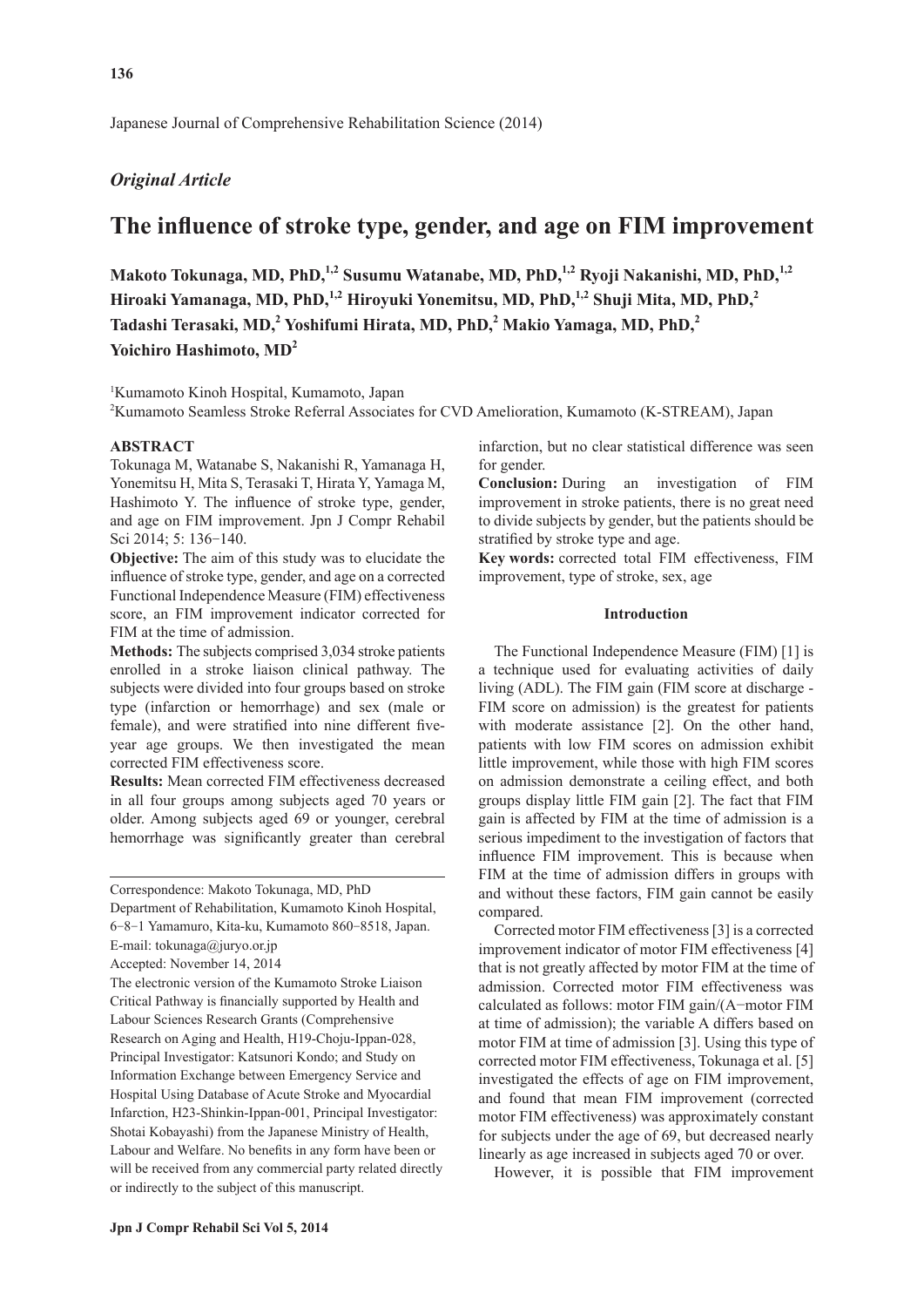differs based on stroke type and gender. Furthermore, it was desirable to verify if the relationship shown between age and FIM improvement in one hospital was universal or not by using multicenter data. Because Kumamoto Stroke Liaison Critical Pathway included total FIM effectiveness rather than motor FIM, Sannomiya et al. [6] used all *Kaifukuki* rehabilitation hospital data, and evaluated the variable A for the formula of corrected FIM effectiveness=total FIM gain/(A−FIM at time of admission).

The aim of the present study is to elucidate the influence of stroke type, sex, and age on corrected FIM effectiveness using the Kumamoto Stroke Liaison Critical Pathway data.

### **Subject and Methods**

As of February 2014, participating in the liaison critical pathway managed by the Kumamoto Seamless Stroke Referral Associates for CVD Amelioration (K-STREAM) [7] are nine acute phase hospitals, 39 *Kaifukuki* rehabilitation hospitals, 20 long-term care health facilities (*roken*), 39 convalescent hospitals, and 42 clinics. The pathway contains 10,682 patients' data.

This epidemiological research had a retrospective design. In May 5, 2014, permission to conduct the study was obtained from K-STREAM representatives. Anonymous data from all patients in the Kumamoto Stroke Liaison Critical Pathway was subsequently saved in an Excel format. The following patients were excluded: patients aged less than 10 and 100 or older, patients with subarachnoid hemorrhage, for whom the total FIM score was not recorded on admission/ discharge to/from the Kaifukuki rehabilitation hospitals, patients whose total FIM score on admission was 126 points, and patients who died in the hospital or were transferred to acute phase hospitals. As a result, 3,034 patients were included in the present study. All the data required for this study was recorded.

Except for the relatively short stay in acute phase hospitals, the patient attributes (Table 1) were similar

to those found in the national survey of patients in *Kaifukuki* rehabilitation wards [8].

# *Study 1: A comparison of the four groups divided by stroke type and gender*

The subjects were classified by patient characteristics and divided into two groups by stroke type (cerebral infarction or cerebral hemorrhage) and two groups by gender (male or female) to create a total of four different groups. A Kruskal-Wallis test (significance level below 5%) was performed on these four groups to determine if a statistical difference was seen in age, FIM at time of admission, FIM at time of discharge, FIM gain, or corrected total FIM effectiveness score (hereinafter referred to as corrected FIM effectiveness).

Corrected FIM effectiveness was defined as: FIM gain/(A−FIM at time of admission). The A in the denominator was 48, 81, 102, 106, 113, 117, and 126 points for the following scores for FIM at the time of admission: 18-26, 27-35, 36-44, 45-53, 54-62, 63-71, and 72-125 points, respectively [6].

## *Study 2: The number of subjects in each age group*

The subjects were divided into nine age groups: patients 49 years or less, 50-54 years, 55-59 years, 60-64 years, 65-69 years, 70-74 years, 75-79 years, 80-84 years, 85-89 years, 90-94 years, and 95-99 years. We examined the number of male patients with cerebral infarction in each of the nine age groups. Similarly, we examined the number of female patients with cerebral infarction, male patients with cerebral hemorrhage, and female patients with cerebral hemorrhage in each age group. We also determined the percentage of patients with cerebral infarction and the percentage of males in each age group.

# *Study 3: Mean corrected FIM effectiveness by age group*

We divided male patients with cerebral infarction into nine groups by age, and calculated the mean score of corrected FIM effectiveness for each group. We similarly performed an examination for females with cerebral infarction, males with cerebral hemorrhage, and females with cerebral hemorrhage.

**Table 1.** Clinical characteristics of subjects in this study compared with national survey.

|                                                      | This study                       | National survey [8]        |
|------------------------------------------------------|----------------------------------|----------------------------|
| Number of patients                                   | 3.034                            | 14,011                     |
| Age                                                  | $73.3 \pm 12.7$                  | 72.0                       |
| <b>Sex</b>                                           | Male 1,631, female 1,403         | 56.8% males, 43.2% females |
| Infarction, hemorrhage                               | Infarction 2,050, hemorrhage 984 |                            |
| Length of stay in acute phase hospitals              | $16.0 \pm 21.8$                  | 36.6                       |
| Length of stay in Kaifukuki rehabilitation hospitals | $99.7 \pm 53.8$                  | 89.4                       |
| Total FIM score at admission                         | $65.9 \pm 34.9$                  | 68.4                       |
| Total FIM score at discharge                         | $87.9 \pm 35.7$                  | 85.8                       |
| Total FIM gain                                       | $22.0 \pm 19.9$                  | 17.4                       |

FIM, Functional Independence Measure.

Data for this study are expressed as number of patients, mean  $\pm$  standard deviation.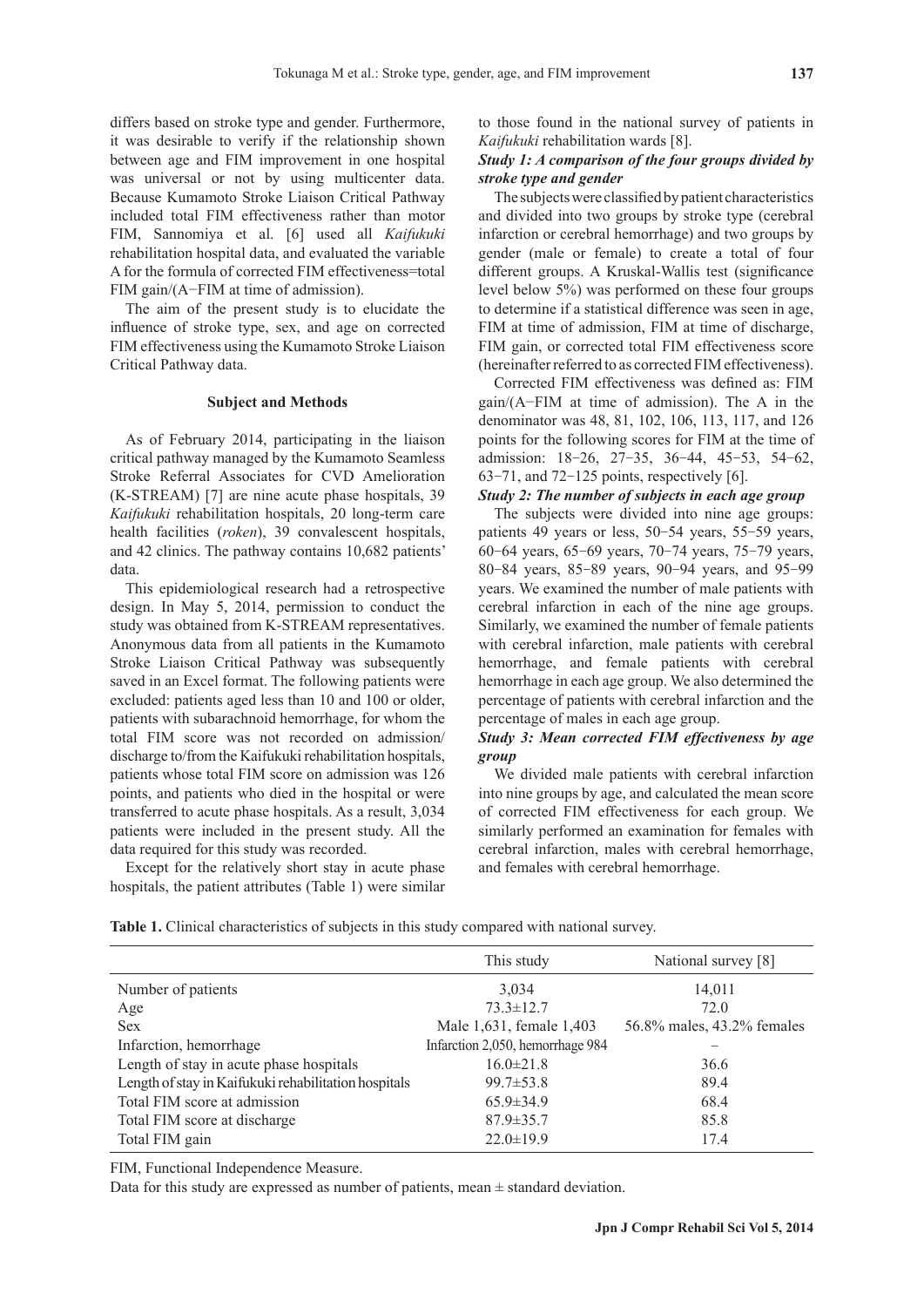# *Study 4: An investigation of 1,057 patients aged 69 years or younger*

We investigated if mean corrected FIM effectiveness differed for stroke type and gender in 1,057 patients aged 69 or younger. The two groups were compared using a Mann-Whitney *U* test (significance level below 5%). We also investigated if either age or corrected FIM effectiveness was correlated with cerebral infarction or cerebral hemorrhage using Spearman's rank correlation coefficient (significance level below 5%).

This study complied with the regulations of the Clinical Research Ethics Committee of the authors' hospital, and was performed with the permission of staff previously designated by the Clinical Research Ethics Committee.

### **Results**

Statistical differences for age, FIM at the time of admission, FIM at the time of discharge, FIM gain, and corrected FIM effectiveness were seen in the four groups divided by stroke type and gender (Table 2).

The subjects included many males aged 60-89 with cerebral infarction, and many females aged 70-94 with cerebral infarction (Figure 1a). Compared with cerebral infarction, the difference in the number of patients by age was smaller for cerebral hemorrhage. The percentage of patients with cerebral infarction was 67.6% (2,050/3,034 patients), but a higher ratio was seen for elderly patients. The percentage of males was 53.8% (1,631/3,034 patients), but was lower for elderly patients (Figure 1b).

In the four groups divided by stroke type and age, the mean corrected FIM effectiveness in patients aged 70 years or older showed a nearly linear decrease (Figure 2).

Corrected FIM effectiveness for subjects aged 69 or younger was 0.93±0.67 for patients with cerebral hemorrhage (483 patients), and 0.70 $\pm$ 0.39 for patients with cerebral infarction (574 patients). Cerebral hemorrhage showed a significantly higher trend (Figure 2). No statistical significance was seen in gender based on the corrected FIM effectiveness scores for patients aged 69 or younger (males, 0.80±0.54 [716 patients]; females, 0.82±0.58 [341 patients]). The correlation coefficient for corrected FIM effectiveness for patients aged 69 or younger was both small for patients with cerebral infarction (correlation coefficient-0.11, *p*<0.01) and for patients

**Table 2.** A comparison of the four groups divided by stroke type and gender.

|                             |                 |                 |                 | Infarction/male Infarction/female Hemorrhage/male Hemorrhage/female | Significance |
|-----------------------------|-----------------|-----------------|-----------------|---------------------------------------------------------------------|--------------|
| Number of patients          | 1,108           | 942             | 523             | 461                                                                 |              |
| Age                         | $72.9 \pm 11.9$ | $78.5 \pm 10.9$ | $65.2 \pm 12.9$ | $72.7 \pm 13.0$                                                     | p<0.001      |
| FIM at admission            | $74.8 \pm 33.6$ | $63.6\pm34.8$   | $61.7 \pm 34.7$ | $54.0\pm33.6$                                                       | p<0.001      |
| FIM at discharge            | $94.3 \pm 32.5$ | $82.1 \pm 37.4$ | $91.5 \pm 34.2$ | $80.7 \pm 38.1$                                                     | p<0.001      |
| FIM gain                    | $19.4 \pm 17.5$ | $18.5 \pm 17.0$ | $29.8 \pm 23.6$ | $26.6 \pm 22.9$                                                     | p<0.001      |
| Corrected FIM effectiveness | $0.57 \pm 0.42$ | $0.53 \pm 0.42$ | $0.81 \pm 0.66$ | $0.68 \pm 0.58$                                                     | p<0.001      |

Significance, a Kruskal-Wallis test performed on four groups.



**Figure 1.** The number of subjects in each age group (a), the percentage of males and infarction (b). ■ male; • female; Gray, infarction; Black, hemorrhage.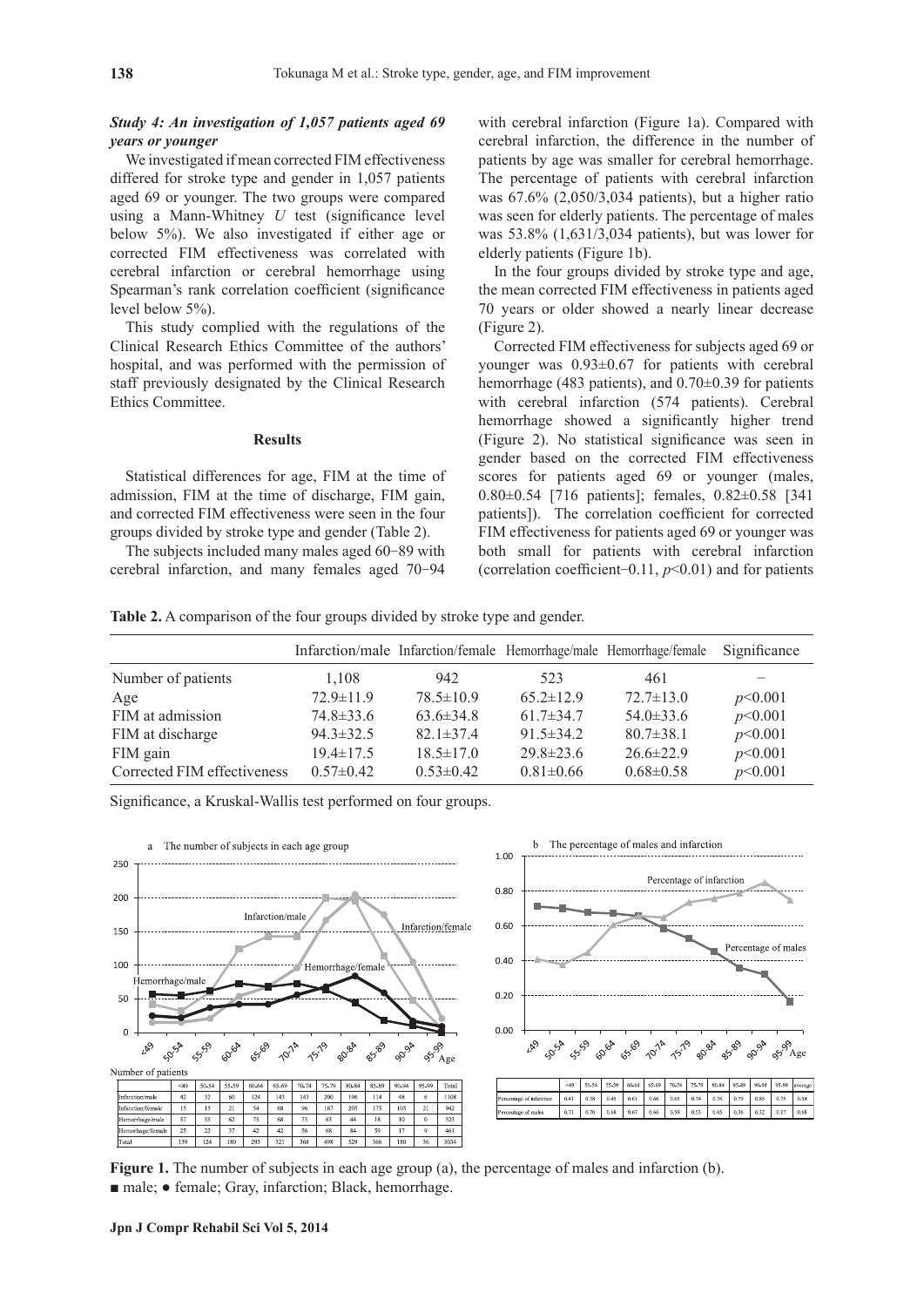

**Figure 2.** Mean corrected FIM effectiveness by age group.

■ male; • female; Gray, infarction; Black, hemorrhage.

with cerebral hemorrhage (correlation coefficient-0.11, *p*<0.05).

### **Discussion**

The present study confirmed that the relationship shown between age and FIM improvement (FIM improvement was approximately constant in patients aged 69 years or younger and showed a nearly linear decrease as age increased in patients aged 70 years or older) in one hospital [5] is universal. We also investigated the relationships between stroke type and gender with FIM improvement. The results revealed a significant difference between the four groups divided by type of stroke and gender for age and FIM at time of admission. Age stratification and use of the FIM improvement indicator that was corrected for FIM at time of admission allowed elucidation of the influence of stroke type, gender, and age on FIM improvement. Specifically, (1) FIM improvement of subjects aged 70 years or older in all four groups decreased in approximately the same way. (2) For patients aged 69 years or younger, (a) the correlation between age and FIM improvement was small, (b) FIM improvement for cerebral hemorrhage was significantly greater than for cerebral infarction, and (c) no clear statistical difference was seen for FIM improvement based on gender.

The present study concludes that no statistical significance can be seen in FIM improvement based on gender. However, Gargano et al. [9] reported that based on an investigation of 270 stroke patients (cerebral infarction, cerebral hemorrhage, transient ischemic attack), the ratio of females who had a Barthel index score of 95 points or higher three months later was lower than males. Paolucci et al. [10] matched age and severity with 440 patients who had cerebral infarction, and performed a logistic regression analysis. They reported that the functional prognosis of females was poorer compared to males (the percentage of cane use was high, and many patients had a Barthel index score ranging from 50 to 90). By contrast, Appelros et al. [11] reviewed the outcomes of stroke by gender differences and found the reason why female stroke patients had poor outcomes was because they included many elderly patients with severe symptoms. They found that the effects of gender difference on patient outcomes were small.

The present study concludes that FIM improvement for cerebral hemorrhage is significantly greater than for cerebral infarction in patients aged 69 or younger. Paolucci et al. [12] comparatively matched age, gender, and Barthel index score at the time of admission for 135 cerebral infarction patients and 135 cerebral hemorrhage patients, and reported that Barthel index effectiveness was significantly greater for the cerebral hemorrhage group. Katrak et al. [13] also reported that compared to cerebral infarction patients (589 patients) cerebral hemorrhage patients (129 patients) had lower FIM at the time of admission but higher FIM gain. A multivariate analysis revealed that stroke type was a significant predictor variable for FIM gain. By contrast, Jørgensen et al. [14] reported that when the severity of symptoms at the time of admission was divided into three groups (mild, moderate, and severe), no difference in Barthel index scores at the time of discharge between cerebral hemorrhage (88 patients) and cerebral infarction (912 patients) was noted.

As the age of subjects increased, the ratio of females with cerebral infarction also increased. If we assume that FIM improvement was greatly influenced by stroke type and gender, then it is not appropriate to merge the different groups together as a single stroke group. The results of the present study show that when examining FIM improvement in stroke patients, there is no great need for distinguishing patients by gender, but cerebral infarction and cerebral hemorrhage should be differentiated in patients aged 69 years or younger. However, because various reports exist concerning the effects of stroke type and gender on ADL improvement, an exact method of assessment is needed to verify which results are correct in order to reach a future conclusion.

ADL gain is affected by both ADL at time of admission and age. For this reason, when examining the two factors of stroke type and gender on ADL improvement, the relationships of four factors with ADL improvement (stroke type, gender, ADL at time of admission, and age) should be investigated. The techniques used in the present study (age stratification and use of a corrected FIM effectiveness score to correct the effects of FIM at time of admission) are useful for future research concerning the relationship between various factors and FIM improvement [5, 15, 16].